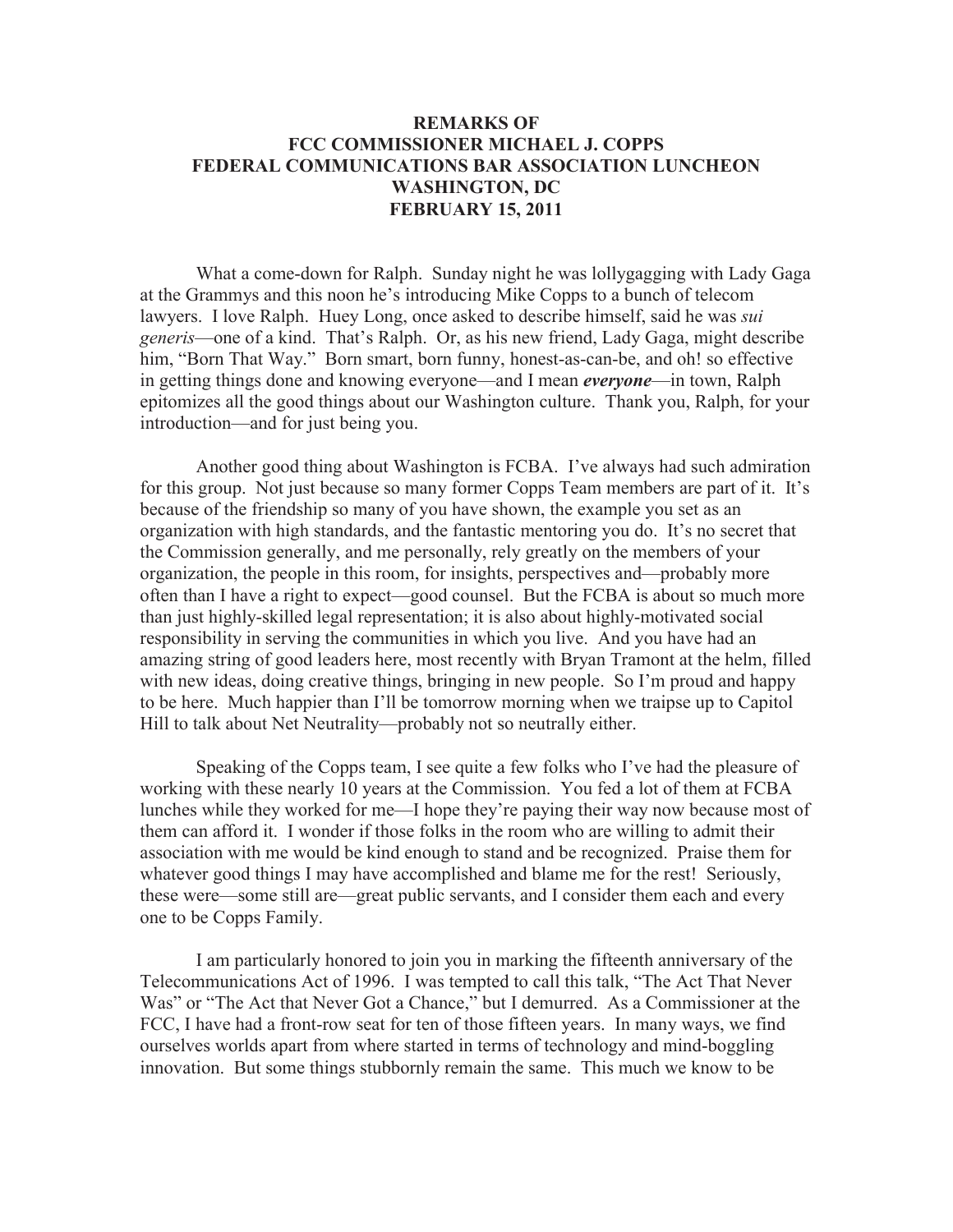true. We are still looking for competitive markets, we are still trying to modernize USF, and we still have plenty of Reed Hundt's people at the Commission.

In preparing for today's luncheon, I looked back over the press accounts from the morning after the passage of the 1996 Act. I have to admit, I was a bit surprised how many of the concerns were the same as those we confront today. But, for me, it was Vice President Al Gore's words at the signing that really captured the true goal of the Act. He said then, and it resonates today, "I firmly believe that the proper role of government in the development of the information superhighway is to promote and achieve at every stage of growth, at every level of operation, at every scale, the public interest values of democracy, education, and economic and social well-being for all of our citizens. If we do not see to it that every project, every network, every system addresses the public interest at the beginning, then when will it be addressed?" In other words, to reiterate a favorite phrase of mine, the public interest must always be our lodestar.

Competition—true competitive choice for consumers—is one of the best ways to safeguard the public interest. The conference report for the 1996 Act describes it as "provid[ing] for a pro-competitive, de-regulatory national policy framework designed to accelerate rapid private sector deployment of advanced services and information technologies and services to all Americans by opening all telecommunications markets to competition." Sadly, some in industry—and two former Commissions—tended to focus more on the term "de-regulatory"—which, as I hope most of us remember, was really aimed at removing regulatory barriers to entry—than on "pro-competitive." And, through strategic litigation—a knife that in some ways cut the heart out of the 1996 Act's implementation—a few powerful interests created enough uncertainty and delay to drive potential competitors out of the market and to create something quite different from what Congress had intended. I don't blame companies for seeking to enhance their positions, but I do blame lax implementation and enforcement by those who are supposed to make our statutes work.

But as we look back at the 1996 Act, we shouldn't get too caught up in whatmight-have-beens. Instead, we all should focus on what still can be. The Communications Act—with its 1996 amendments—remains the law of the land and the Commission's enabling statute. We work with it until we're given something else. But there's plenty of "there" still there in the Act. We can do much of what needs to be done with what we've got. But it will require some uncommon working together on the part of each of us and all of us—public and private sector, rural and urban, Republican and Democrat—to build the communications infrastructure upon which so much of our future prosperity depends.

As a former Congressional staffer myself, I always recognize the value of guidance and input from our oversight committees. And I believe I will find there some common ground—perhaps more than many of you expect. There have been lots of shifting majorities and minorities in this town since I came here in 1970. Fritz Hollings told me, and then he showed me, how good things can get done no matter which one of those categories you're in.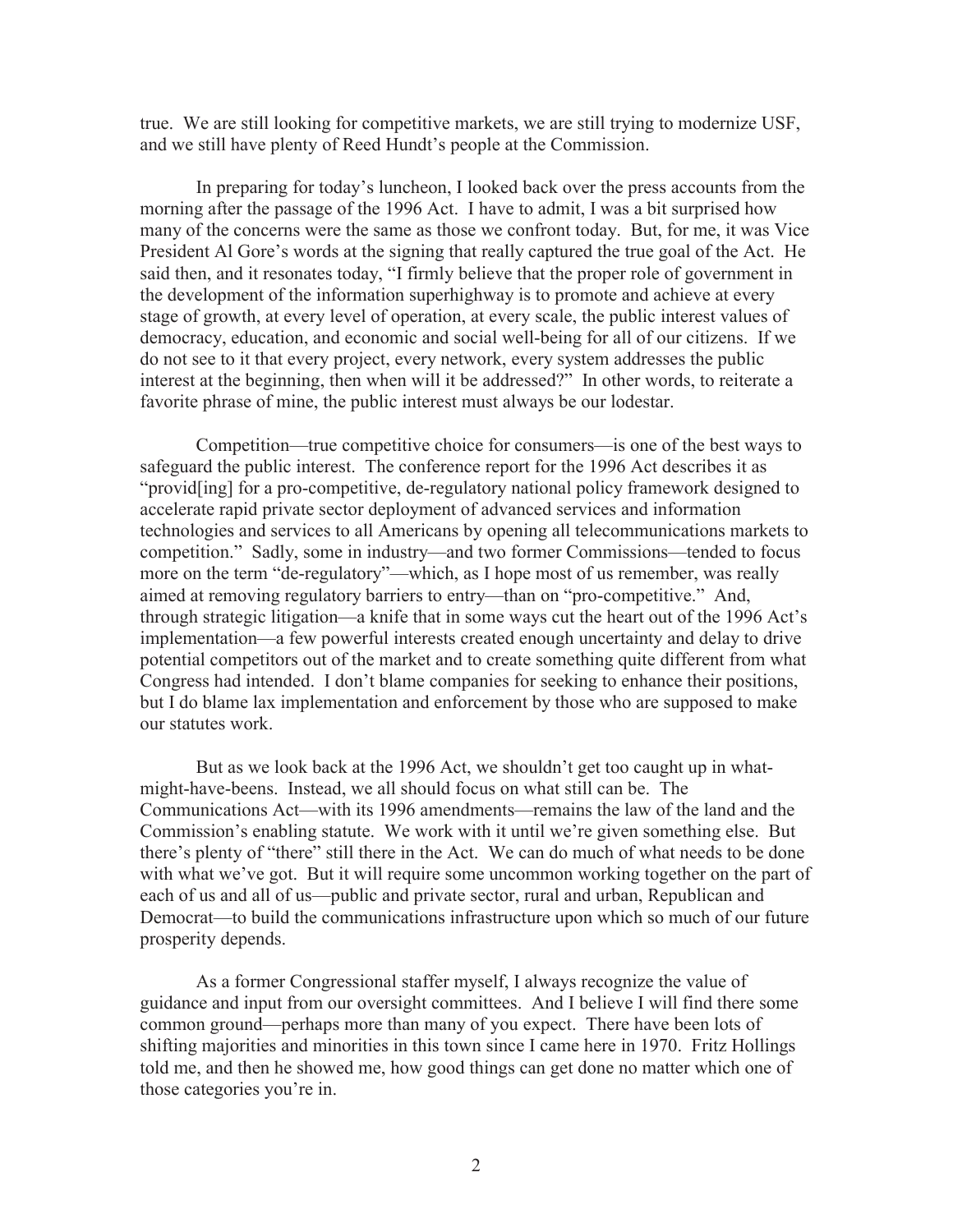I believe that Congress, the Administration and the Commission share common ground on the importance of broadband for a better and brighter future for America. That's not to say we don't have some differing views on the best ways to get there, but given the importance of advanced telecommunications, I am hopeful we can build on our areas of agreement. Broadband intersects with just about every great challenge confronting our nation today—jobs, international competitiveness, education, energy, health care, overcoming disabilities, news and information, and our democratic dialogue. There is no solution for *any* of these challenges that does not have some broadband component to it. We can't get from here to where we want to go without putting information infrastructure more effectively to work for us. It's an absolute necessity for economic growth, job creation and tackling all these other challenges. This is infrastructure we're talking about. Building infrastructure has always meant, for more than two centuries now, jobs. And building the infrastructure of the Twenty first century means jobs—good jobs—now. The country's physical infrastructure is on the brink of collapse and our information infrastructure is behind that of many other countries. Tell me how that can be good for America!

All Americans—and I mean everyone—need access to robust and affordable broadband. To help meet our shared broadband goals, the Commission took an important step forward last week toward transforming the Universal Service Fund and Intercarrier Compensation systems to meet the needs of our broadband future. In the last century, our commitment to Universal Service ensured that most of our citizens—urban and rural had access to plain old telephone service. Now we need to make sure that everyone has access to the advanced telecommunications tools they need, regardless of where they live and whether there is a business case to deploy broadband there. If we had waited for a business case to justify ubiquitous rural electrification, large swaths of this country would still be in the dark. To be sure, private industry needs to lead the way on broadband deployment, but it falls upon policy makers to establish a legal and regulatory environment that encourages broadband deployment, promotes adoption, fosters competition and safeguards consumers. All of us benefit when more of us are connected.

I have served at the Commission through many iterations and attempts at Universal Service and Intercarrier Compensation reform. While we have resolved some discrete issues and made adjustments along the edges, I think we now have our best chance in years to really and comprehensively reform these systems. But talk about hard choices! To truly reshape these systems will require a commitment to shared sacrifice and an ability to rise above the clamor for whatever piece of the status quo has been beneficial to any one particular private interest. I hope, and I expect, that we will have a comprehensive transition plan in place before the end of this year, including formative Reports and Orders that will put us well down the road toward a system we've waited for way too long. And as we design and do all this, let's not forget we need to work with our state colleagues as partners in the transition. The 1996 Act envisioned a level of federalstate cooperation in implementing the statute that has not yet been achieved. In this regard, I am so happy to see my friend and colleague Ray Baum, Chairman of the Oregon Public Utility Commission until a few weeks ago, working now for the majority on the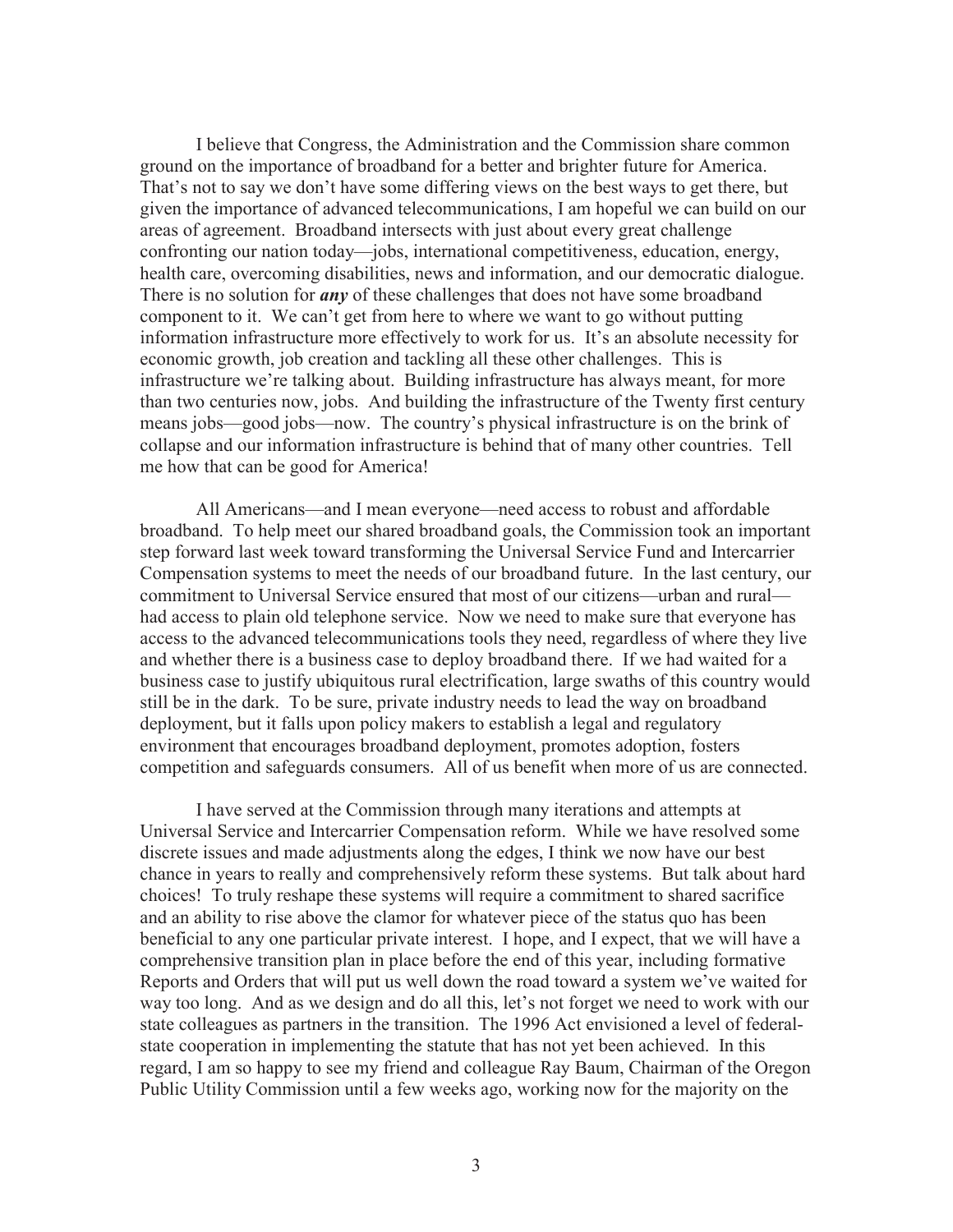House Telecom Subcommittee. What a great resource he is for the Hill and for all of us—and for a closer federal-state relationship.

Spectrum policy is another area where we must—and I am convinced we will focus attention this year. Just last week, in a remarkable speech, President Obama called for high-speed wireless broadband for 98% of American households. It was only appropriate that he did so at Northern Michigan University. I had the opportunity to visit that campus myself a few years ago. Thanks to its vision and leadership, and with FCC authority to use Educational Broadband Service spectrum for its WiMax network, NMU became one of the most connected campuses I have seen. It's a fantastic model for many others. And it's a network that benefits not only NMU, but also the surrounding Kthrough-12 school systems and the community writ large.

As broadband users want ever-faster speeds and mobility, the demand on our nation's finite spectrum resource skyrockets. We must work hand-in-hand—the Administration, the Congress, the Commission, industry and all stakeholders—to find ways to make additional spectrum available and to make better use of our supply by expanding flexibility and improving efficiency. To that end, I have long supported efforts for a spectrum inventory—the FCC's creation of the Spectrum Dashboard is a first step down that road—to examine what spectrum is actually being used, how it is being used, how intensively it is being used, and whether particular slices of spectrum can be put to better use to serve consumers. Our spectrum-hungry country cannot afford to let wide swaths of valuable airwaves go un- or under-utilized. Meeting this challenge won't be easy. We can't put all our eggs in any one basket or program—and we're not—but there are difficult obstacles to overcome and complex trade-offs to consider whenever spectrum use is changed.

While we are on the topic of spectrum, I would be remiss if I didn't talk about public safety and the needs of our first responders. "The safety of the people is the first obligation of the public servant," Senator Hollings used to tell me. We are fast approaching the ten-year anniversary of 9/11. *The 9/11 Commission Report*—which I encourage everyone to revisit—lays out in altogether chilling detail the lack of communications readiness that so hampered our country's ability to respond on that terrible day. It's going on ten years later and, quite frankly, it is inexcusable where we are in implementing a nationwide and interoperable public safety network. *Every* public safety organization should have access to a reliable system that they can use *anywhere*, to talk to *any* other first responder, in *any* emergency. We need to take significant and tangible steps and we need to do so *this year*. While some progress has arguably been made, we are nowhere near where we need to be. Here's the perfect place for bipartisan action. And I am pleased the new session of Congress is beginning with a real sense of priority devoted to this problem. With this level of attention in Congress and at the Commission, I am hopeful that we can finally make good on the promise of giving America's first responders the tools and resources they need to protect us.

Let me turn now to media policy. You knew this was coming and you invited me anyhow! As most of you know, I don't go anywhere without talking about what has been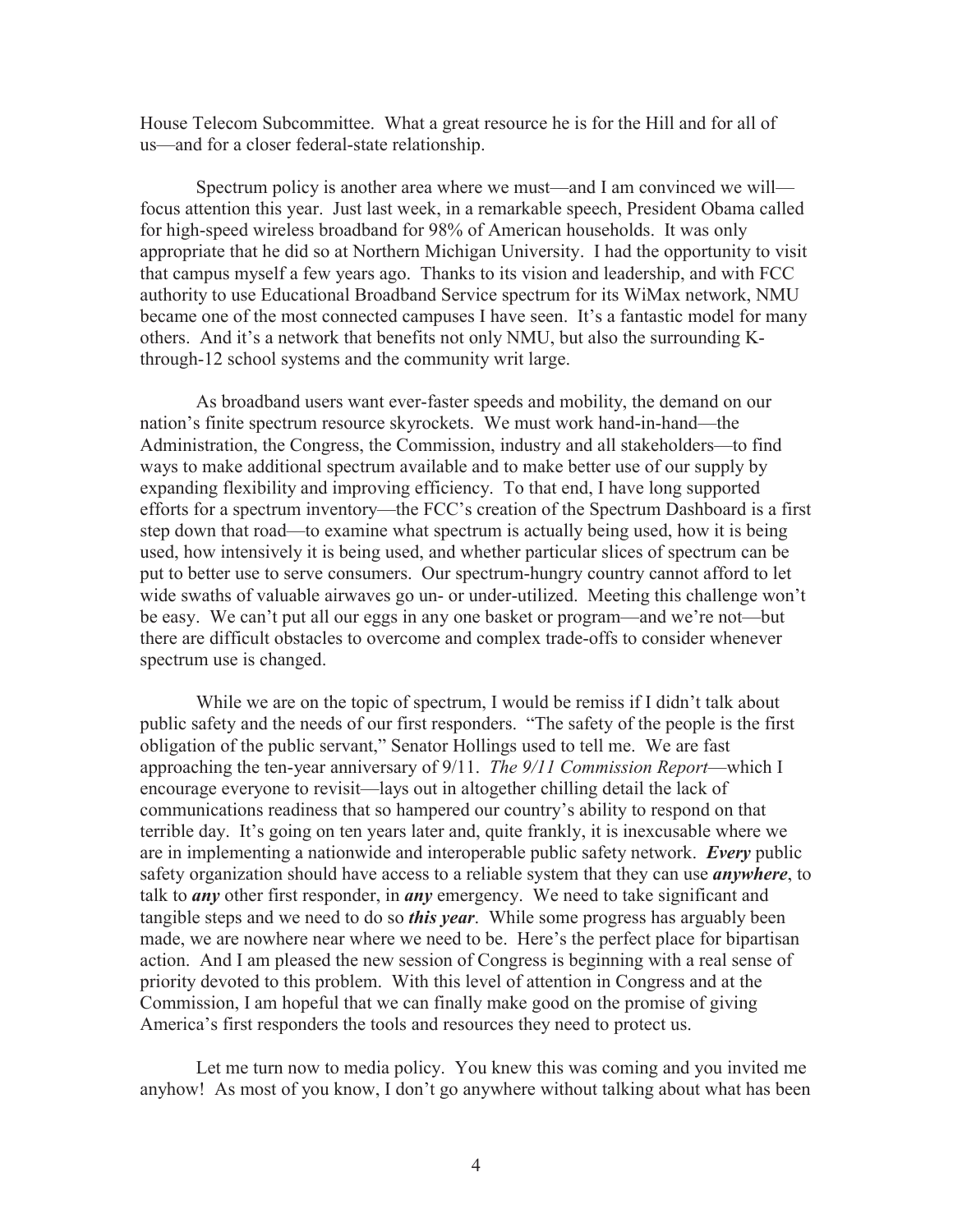my top priority since I came to the Commission. At the beginning of December, I delivered a speech at Columbia University's School of Journalism that got some attention. Fox News Channel's Bernie Goldberg worried that I wanted "to shut down conservative talk radio" and Bill O'Reilly wondered if I was "going to begin calling shots here on The Factor." Let me be clear: neither is true. And neither has anything to do with what I was actually talking about. Imagine that from those two! But it's not their opinions I worry about. I have lots of opinions, too. And I like to express them. But what you and I are getting these days is too much opinion based on opinion and too little news based on fact. For all that over-hyped 500 channel universe and bevy of websites, it is more and more difficult to find real news and information in today's media landscape. In truth, the news is suffering from a bad case of substance abuse. That's not just because the news is hard to find; it's because there is much less of it. And there is much less of it because there is much less real journalism going on in our country today. When you lose a quarter or a third of your newsroom reporters, something's got to give. Well, it gave.

So, on this anniversary of the 1996 Act, we should pause to think about what has been lost. I wish I could say that the Act had been implemented in such a way as to foster a media environment with more diverse ownership, more local content, more independent production, and more competition. But statistics tell the opposite story. We have witnessed a 39% drop in the number of owners of radio stations in the last 15 years. Similar consolidation shrunk television. In 2010, there were 150 fewer owners of commercial TV stations—a 33% decrease. And, while 34% of the U.S. population consists of minorities, only about 3% of full-power commercial TV stations and 7.7% of radio stations are minority-owned. That's bad for citizens, bad for the country, and I believe it's bad for broadcasting, too.

Congress gave us some pretty clear media goals in 1996, telling the FCC to promote "diversity of media voices, vigorous economic competition, technological advancement, and promotion of the public interest, convenience and necessity." We have certainly seen some incredible technological advancement, but we have thus far failed to deliver on the diversity, competition, or public interest part of our charge. Just to be clear: this is not about right wing talk radio or left wing cable TV hosts. This is about making sure there is media about, and originating from, the local communities a station serves. Many broadcasters are still working hard and doing their job—don't get me wrong—but the frenzy of the marketplace and the lack of responsible public interest oversight has made life tougher for them and much less rich for consumers.

To that end, in my December speech, I called for the Commission to restore credibility to our broadcasting license renewal system by adopting a "Public Value Test," rather than the current rubber stamp of the status quo. Some say it's a digital age now and there is no need to focus on broadcast and traditional media. Data points to the contrary. A recent Pew study found that 78% of respondents identified television as the source of their news, the highest percentage for any platform. Yes, it's true that the barrier to self-publish has never been lower, and that there are millions of websites to choose from, and innovation and collaboration are providing some impressive results.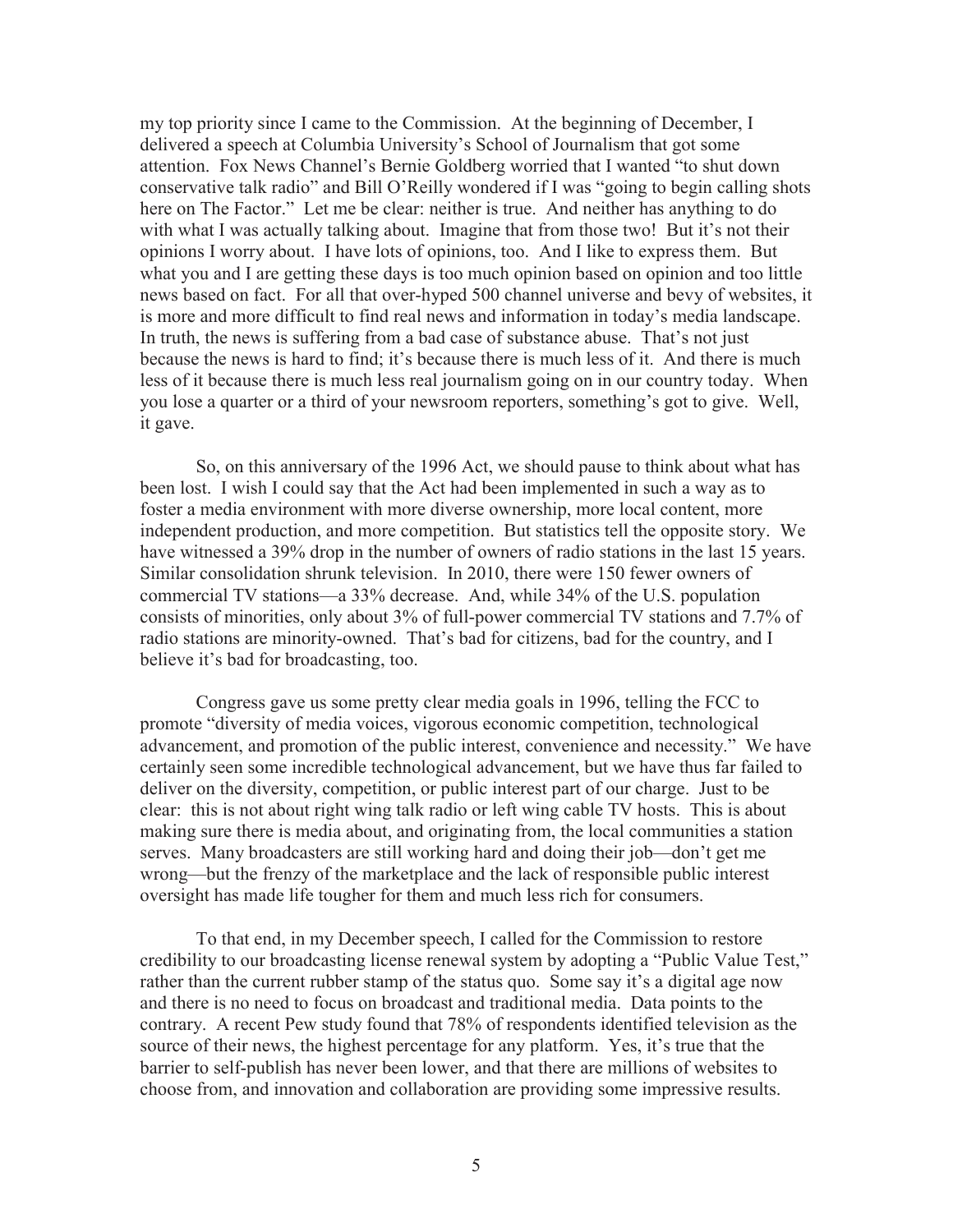But newspaper and broadcast newsrooms still provide the overwhelming bulk of the news citizens receive—whether they receive it in the paper, over the air, or online. Scholars of the trade tell us that 85% or 90%, perhaps even more, of the news people get online *originates* from these traditional sources. It's just that it's a much slimmer, pared back version of its former robust self. An in-depth report from the Annenberg School released last year documented that in the typical 30 minute local news broadcast, less than 30 seconds are given over to cover hard local government stories. If it bleeds it leads—but it's democracy's life-blood that is hemorrhaging.

Without accountability journalism, American citizens are left trying to glean information from attack ads and overly-opinionated talking heads. In many parts of the nation there may literally be nowhere else to turn. Twenty-seven states have no full-time reporter accredited to Capitol Hill. Statehouse coverage has been slashed by a third in the past six years. How's that for our ability to hold the powerful accountable?

We can do so much under our existing authority to help restore diversity, localism and competition to our media landscape. In those areas where we can't, Congress may ultimately want to examine rules governing the structure of media ownership and perhaps other parts of our enabling statute. But the Commission can act *now*. It should have acted on media before now. I am disappointed that it has not. But in the spirit of mentoring for which the FCBA is so justly famed, I want you to know that I consider it the duty of any former Chairman to help mentor his successor. So since handing over the reins of my Acting Chairmanship, I have been doing my part to "Pay It Forward" on my media issues. I'll get back to you on how things go.

I also hope that, as part of the nation's discussion about the future of the media, we can all engage in a calm, serious and non-knee-jerk discussion about increasing support for public broadcasting—the jewel of American media. The sad reality is that, in this country, we spend, per capita, per annum, \$1.35 supporting public media. In other democracies, citizens happily pay up to hundreds of dollars more than that. Public media enjoys high levels of public trust in our country, investing in its future is investing in our future, and talk of zeroing out this funding leaves me totally incredulous.

Ensuring that all citizens have access to worthy media, to the news and information our democratic dialogue requires, is not a new challenge for our country. Washington, Jefferson and Madison understood that their fledgling country's future depended upon an informed citizenry, and they found ways—notably a postal subsidy for the national distribution of newspapers—to ensure the widest possible dissemination of news and information to fuel the nation's conversation with itself. That's what the grant of broadcast licenses much later was all about, too. So our forebears were talking information infrastructure in the 1780s just as much as we are talking information infrastructure in 2011. Times and technologies change, but our democratic challenge remains the same. It's to keep our civic lifeblood flowing.

On a related note, I have been calling—both internally and now publicly—for the FCC to launch a Notice of Inquiry to examine disclosure in political advertising. In the